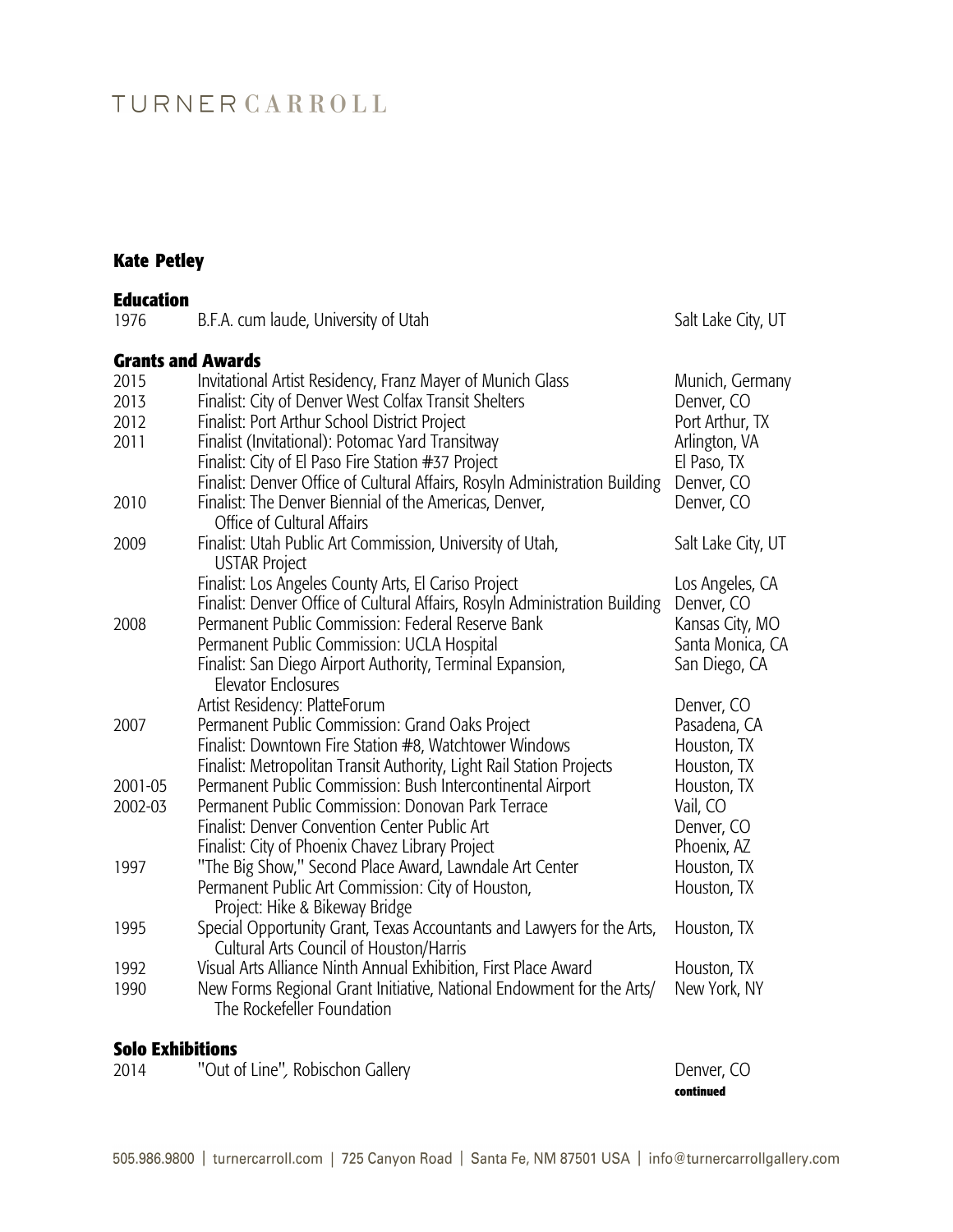#### **Solo Exhibitions continued**

| 2014 | "Lined," Turner Carroll Gallery                                      | Santa Fe, NM          |
|------|----------------------------------------------------------------------|-----------------------|
| 2011 | "The Fruit Stare," Fort Lewis College Art Gallery                    | Durango, CO           |
|      | "Recent Work," Vertical Areas                                        | Steamboat Springs, CO |
| 2010 | "The Spaces in Between," The Nicolaysen Museum of Art                | Casper, WY            |
|      | "One Big Dream," Plus Gallery                                        | Denver, CO            |
| 2009 | "Overhead," Rudolph Projects                                         | Houston, TX           |
| 2008 | "Watershed," Plus Gallery                                            | Denver, CO            |
| 2007 | "Hallucinating, With Vigor," Rudolph Projects                        | Houston, TX           |
| 2006 | "Delirious," Plus Gallery                                            | Denver, CO            |
| 2005 | "Everything," Museum of the Southwest                                | Midland, TX           |
| 2004 | "Recent Work," Rudolph Projects                                      | Houston, TX           |
| 2003 | "Bright and Shiny: Recent Work," Rudolph Projects                    | Houston, TX           |
| 2002 | "Inhale," Center for Contemporary Art                                | Santa Fe, NM          |
|      | "Drops," Rudolph Projects                                            | Houston, TX           |
| 2001 | "Recent Works," Rudolph Projects                                     | Houston, TX           |
|      | "Recent Works," Rudolph Projects                                     |                       |
| 2000 | "Inhale," Diverseworks                                               | New York, NY          |
|      |                                                                      | Houston, TX           |
|      | "Monkey Mind," Fort Lewis College Art Gallery                        | Durango, CO           |
| 1999 | "Blue Sky," College of the Mainland Fine Arts Gallery                | Texas City, TX        |
|      | "Photographs," Rudolph Poissant Gallery                              | Houston, TX           |
| 1997 | "Carried Away," Rudolph Poissant Gallery                             | Houston, TX           |
| 1996 | "Container of Meaning," Fotofest                                     | Houston, TX           |
| 1993 | "Rings, Balls, and Trees," Martin Museum of Art, Baylor University   | Waco, TX              |
| 1992 | "Requiem for Huge Oaks," Diverseworks                                | Houston, TX           |
| 1988 | "Recent Works," Judy Youens Gallery                                  | Houston, TX           |
|      |                                                                      |                       |
|      | <b>Two Person Exhibitions</b>                                        |                       |
| 2012 | "Construct: Kate Petley and Rusty Scruby," Turner Carroll Gallery    | Santa Fe, NM          |
| 2007 | "Similar Differences: Kate Petley and Sheila Klein," Art League      | Houston, TX           |
| 1996 | "Recent Works," Slover McCutcheon Gallery                            | Houston, TX           |
|      | "Lighten Up," Collaborative with David Carpender, The McBride Series | Houston, TX           |
| 1994 | "Kate Petley and Michael Whitehead," Longview Museum of Art          | Longview, TX          |
| 1993 | "From the Source," Farah Damji Fine Art                              | New York, NY          |
|      | "Recent Work," Museum of South Texas                                 | Corpus Christi, TX    |
|      |                                                                      |                       |
|      | <b>Group Exhibitions and Installations</b>                           |                       |
| 2014 | "New Prints," International Print Center                             | New York, NY          |
|      | "Select Fair," Manneken Press, Publisher                             | New York, NY          |
| 2013 | "Materialized," Robischon Gallery,                                   | Denver, CO            |
|      | "Edition Chicago," Manneken Press, Publisher                         |                       |
|      | "Dallas Art Fair," Turner Carroll Gallery,                           | Santa Fe, NM          |
| 2012 | "Gallery Artists," George Billis Gallery,                            | Los Angeles, CA       |
|      | "Scope Miami, "Turner Carroll Gallery                                | Miami, FL             |
| 2012 | "Construct: Kate Pedley and Rusty Scruby," Turner Carroll Gallery    | Santa Fe, NM          |
|      | "Terrain," Turner Carroll Gallery                                    | Santa Fe, NM          |
|      | "Blink," Turner Carroll Gallery                                      | Dallas, TX            |
| 2011 | "New Mexorado," The Harwood Musuem                                   | Taos, NM              |
| 2010 | "4 x 4," University of Colorado                                      | Colorado Springs, CO  |
|      | "Excellencies" Plus Gallery                                          | Denver, CO            |
|      | Recent Work, Turner Carroll Gallery                                  | Santa Fe, NM          |
| 2008 | "The Best Choice: Houston Arts Alliance and City Hall,"              | Houston, TX           |
|      | The Houston Endowment                                                |                       |
| 2007 | "Pushing the Envelope: A Drawing Show," Williams Tower Gallery       | Houston, TX           |
|      |                                                                      | ramtimuad             |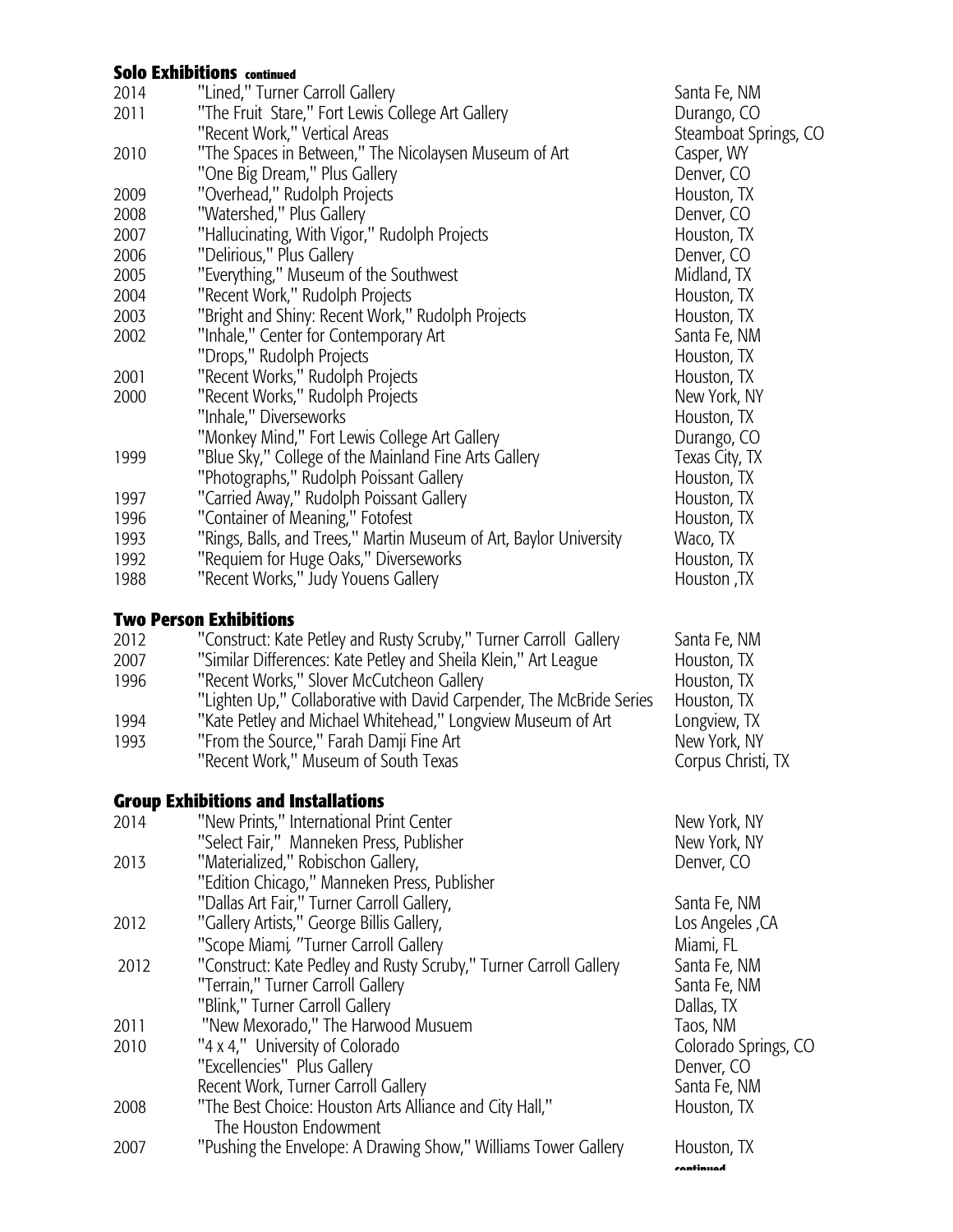### **Group Exhibitions and Installations continued**

| 2007 | "Hot Pursuit: Eight Artists from Southwestern Colorado,"<br>Adams State College                                   | Alamosa, CO                |
|------|-------------------------------------------------------------------------------------------------------------------|----------------------------|
|      | "Similar Differences: Kate Petley and Sheila Klein," Art League Houston                                           | Houston, TX                |
| 2006 | "New American Painting Issue #66," Plus Gallery                                                                   | Denver, CO                 |
| 2005 | "Selections from New American Painting #54," Plus Gallery                                                         | Denver, CO                 |
|      | "ISEP Exposed: Selected Artists," Cultural Arts Council of Houston Harris                                         | Houston, TX                |
|      | County and Rudolph Projects                                                                                       |                            |
| 2004 | Rocky Mountain Biennial, Museum of Contemporary Art                                                               | Fort Collins, CO           |
| 2004 | "Surfaces," William Campbell Contemporary Art                                                                     | Ft. Worth, TX              |
| 2003 | "Plastic Fantastic," Exhibit A                                                                                    | New York, NY               |
|      | "Luscious," Ron Judish Fine Arts at Andenken Gallery                                                              | Denver, CO                 |
|      | "Red," Rudolph Projects                                                                                           | Houston, TX                |
| 2002 | "Archipelago," The Museum of Contemporary Art                                                                     | Denver, CO                 |
|      | "Group Exhibition," Ron Judish Fine Arts                                                                          | Denver, CO                 |
| 2001 | "Reaction," Exit Art                                                                                              | New York, NY               |
|      | "Sky," Arvada Center for the Arts and Humanities                                                                  | Arvada, CO                 |
|      | "Summer Stock 3," Ron Judish Fine Arts                                                                            | Denver, CO                 |
|      | "Gallery Artists," Helix Fine Art                                                                                 | Santa Fe, NM               |
| 2000 | "The End of History," Ron Judish Fine Arts                                                                        | Denver, CO                 |
|      | "Assistance League of Houston Celebrates Art 2000,"                                                               | Newport Beach, CA          |
|      | Orange County Museum of Art                                                                                       |                            |
|      | "Fotofest 2000," Installation sponsored by Foley's of Houston                                                     | Houston, TX                |
| 1998 | "Textual Negotiations," collaboration with poet Michael Rosen,                                                    | Houston, TX                |
|      | Lawndale Art Center                                                                                               |                            |
| 1997 | "Selected Works," Rudolph Poissant Gallery<br>"Los Angeles National Juried Exhibition 2," Spanish Kitchen Gallery | Houston, TX                |
|      |                                                                                                                   | Los Angeles, CA            |
|      | "Second Texas Annual," The Contemporary Art Center of Ft. Worth<br>"The Big Show," Lawndale Art Center            | Ft. Worth, TX              |
|      | "Assistance League of Houston Celebrates Texas Art '97,"                                                          | Houston, TX<br>Houston, TX |
|      | "Wabi sabi," Takara Gallery                                                                                       |                            |
|      | "Paper," Rudolph Poissant Gallery                                                                                 | Houston, TX                |
| 1996 | "The Big Show," Lawndale Art Center                                                                               | Houston, TX<br>Houston, TX |
|      | "Assistance League of Houston Celebrates Texas Art '96,"                                                          | Houston, TX                |
|      | "Imprint," Barbara Davis Gallery/ Pennzoil Place                                                                  | Houston, TX                |
| 1995 | "'O': A House Installation", with Dan Havel & Dean Ruck                                                           | Houston, TX                |
|      | "The Evocative Object," Arlington Museum of Art                                                                   | Arlington, TX              |
|      | "Seductive Surfaces," Sally Sprout Gallery                                                                        | Houston, TX                |
|      | "The Big Show," Lawndale Art Center                                                                               | Houston, TX                |
|      | "Assistance League of Houston Celebrates Texas Art '95,"                                                          | Houston, TX                |
|      | "Witness Through Materials," Transco Energy Gallery                                                               | Houston, TX                |
| 1994 | "14 Sculptors," North Harris College                                                                              | Houston, TX                |
|      | "Broken Hearts," Farah Damji Fine Art                                                                             | New York, NY               |
|      | "Low Tech," CRCA, University of Texas at Arlington                                                                | Arlington, TX              |
|      | "The Big Show," Lawndale Art Center                                                                               | Houston, TX                |
|      | "Second Annual Riverway Invitational: Sculpture on the Green,"                                                    | Houston, TX                |
|      | Omni Houston                                                                                                      |                            |
| 1993 | "The Texas Biennial 1993," Fair Park                                                                              | Dallas, TX                 |
|      | "First Annual Riverway Invitational: Sculpture on the Green,"                                                     | Houston, TX                |
|      | Omni Houston                                                                                                      |                            |
|      | "Sculptors Known and Underknown," One Allen Center                                                                | Houston, TX                |
|      | "13th Annual Outdoor Exhibition', Nelson Sculpture Park                                                           | Abilene, TX                |
|      | "Critics Choice," D-Art                                                                                           | Dallas, TX                 |
|      | "The Big Show," Lawndale Art Center                                                                               | Houston, TX                |
|      | "The 34th Annual Invitational" I onoview Art Museum                                                               | I nnoview TX               |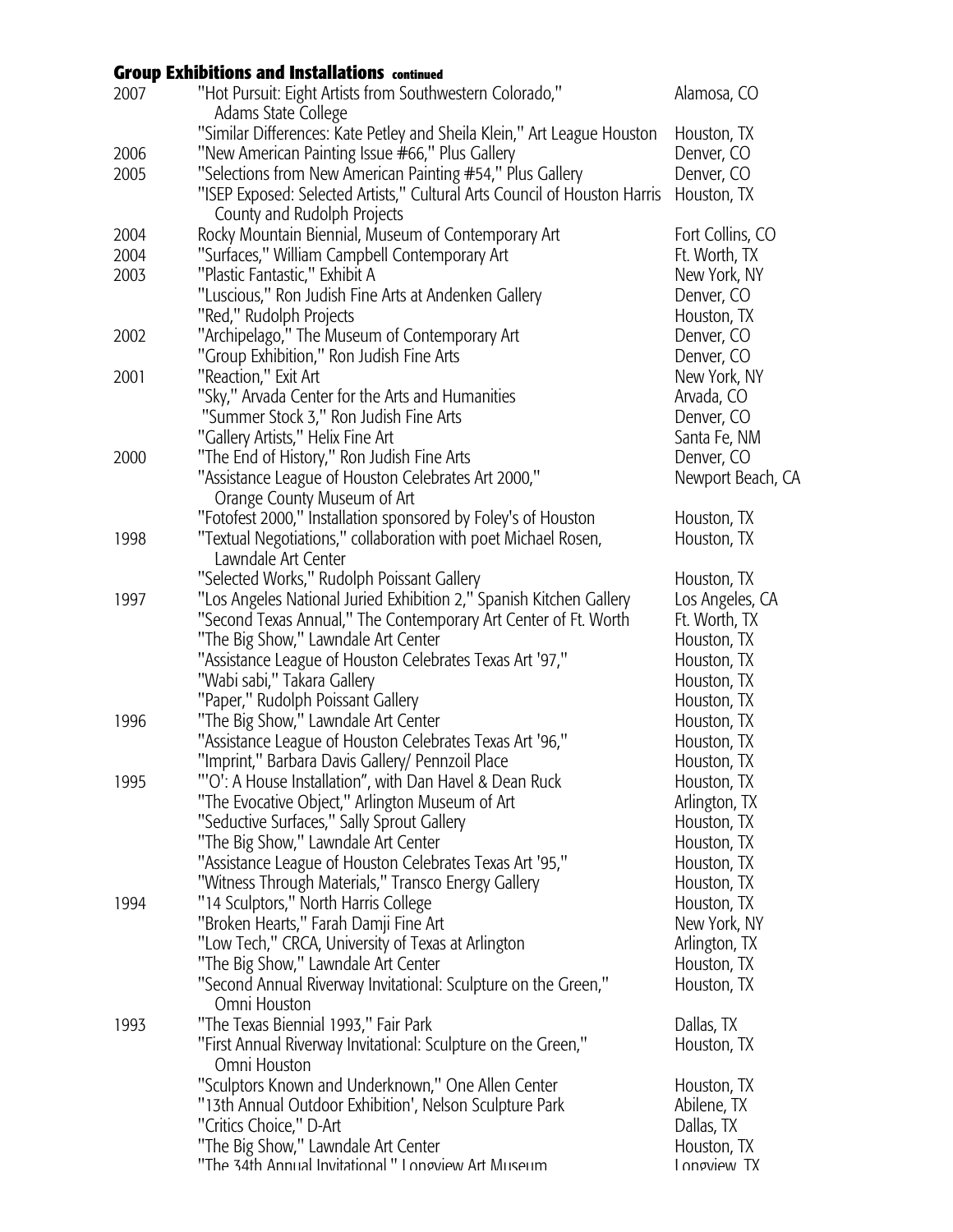# **Group Exhibitions and Installations continued**

| 1992 | "The Big Show," Lawndale Art Center                                | Houston, TX        |
|------|--------------------------------------------------------------------|--------------------|
| 1991 | "Trail of Tears," Firehouse Gallery                                | Houston, TX        |
|      | "Visual Arts Alliance 9th Annual Juried Exhibition,"               | Houston, TX        |
|      | "The Big Show," Glassell School of Art, Museum of Fine Arts        | Houston, TX        |
|      | "Take a Seat," DIFFA, Innova                                       | Houston, TX        |
|      | Installation, Mariposa Sculpture Park                              | Corpus Christi, TX |
|      | "Visual Arts Alliance 8th Annual Juried Exhibition,"               | Houston, TX        |
|      | "Private Investigations," Lawndale Art Center                      | Houston, TX        |
| 1990 | "Texas Sculpture Association Excellence '90:                       | Dallas, TX         |
|      | Fifth Annual Juried Exhibition," Trammel Crow Center               |                    |
|      | "Austin Annual '90," Mexic Arte                                    | Austin, TX         |
|      | "Tri State '90," Beaumont Art League                               | Beaumont, TX       |
|      | "Southwestern Exhibition," sponsored by the Women's Caucus for Art | Dallas., TX        |
| 1989 | "Common Ground, Beyond Boundaries," Dallas City Hall               | Dallas, TX         |
|      | "Houston Women," Mexic Arte                                        | Austin TX          |

### **Bibliography**

| 2014 | New American Painting Issue 114. Curator: Nora Abrams, Museum of Contemporary Art Denver.<br>Paglia, Michael: Conceptual Abstraction, Westword, February 19, 2015 |
|------|-------------------------------------------------------------------------------------------------------------------------------------------------------------------|
| 2013 | sketch24blog, Featured Post July 13                                                                                                                               |
|      | Froyd, Susan: "100 Colorado Creatives," Westword, June 11                                                                                                         |
|      | Deitsch, Dina: Studio Visit Magazine, de Cordova Sculpture Park and Museum, Lincoln, MA                                                                           |
| 2012 | Greene, Jonathan: Studio Visit Magazine, New York, NY                                                                                                             |
|      | Goebel, Leanne: "Specific Environments: Landscape as Metaphor," catalogue essay                                                                                   |
|      | Abatemarco, Michael: "Binary Visions," Pasatiempo, The Santa Fe New Mexican, June 15                                                                              |
| 2011 | Venn, Beth: Studio Visit Magazine, Newark Museum, Newark, NJ                                                                                                      |
|      | Goebel, Leanne: "What's Missing from Colorado's Top Ten List," The Huffington Post, January 4                                                                     |
| 2010 | Berkovitch, Ellen: "Contemporary in Denver," AdobeAirstream, October 24                                                                                           |
|      | Hatchadoorian, Lisa: "The Spaces In Between", The Nicolaysen Museum of Art, Catalogue Essay                                                                       |
| 2009 | New American Painting Edition, Winter Goebel, Leanne: "Overhead", AdobeAirstream, May                                                                             |
| 2007 | Goebel, Leanne: "Hot Pursuits", The Durango Herald, September 7                                                                                                   |
| 2007 | Phelps, Janet: "Similar Differences", Art League Houston, Essay for Exhibition                                                                                    |
|      | Keppler, Nick: "Through the Looking Glass", Houston Press, January 31                                                                                             |
| 2006 | New American Painting, Issue 66, Fall 2006; Curated by Ian Berry, Skidmore College Tang<br>Museum of Art                                                          |
|      | Paglia, Michael: "Smart and Pretty", Westword, Denver CO May 4                                                                                                    |
| 2005 | Greene, Alison: "O: A House Installation" at Ten Years", Gulf Coast, Fall Issue                                                                                   |
|      | Temple, Georgia: "Artist Tackles Small Details", Midland Reporter Telegram, May 22                                                                                |
| 2004 | New American Painting, Fall 2004; Curated by Lynn Herbert,                                                                                                        |
|      | Contemporary Arts Museum, Houston, TX                                                                                                                             |
|      | Murphy, Laurie Lynnxe: "Profile: Kate Petley", Eye Level, Spring Issue, Denver CO                                                                                 |
| 2003 | Paglia, Michael: "Art Beat", Westword, Denver CO, October 2                                                                                                       |
| 2002 | Indyke, Dottie: "CCA Installation Exaggerates Vulnerability of Humans", Albuquerque Journal                                                                       |
| 2001 | Paglia, Michael: "Good Heavens", Westword, November 8-14                                                                                                          |
|      | Chandler, Mary Voelz: "The Big Blue Wonder", Rocky Mountain News, Denver Post, September 15                                                                       |
|      | Gluckstern, J.: "Sky", The Boulder Daily Camera, September 14                                                                                                     |
| 2000 | Anspon, Catherine D.: "Kate Petley: Inhale", Houston CitySearch, May 1                                                                                            |
|      | Paglia, Michael: "Across the Board", Westword, Denver CO, May 25                                                                                                  |
|      | Chandler, Mary Voelz: "Abstraction Meets Realism", Denver Rocky Mountain News, June 2<br>Wilson, Wade: "Inhale", Essay for exhibition catalog, April 2000         |
|      | Johnson, Patricia C.: "Openings in West Side Galleries", Houston Chronicle, December 19                                                                           |
| 1997 | Anspon, Catherine D.: "Kate Petley Carries Us Away", Public News, December 11                                                                                     |
|      | Dewan, Shaila: "A Gift to be Simple", Houston Press, March 13                                                                                                     |
|      |                                                                                                                                                                   |